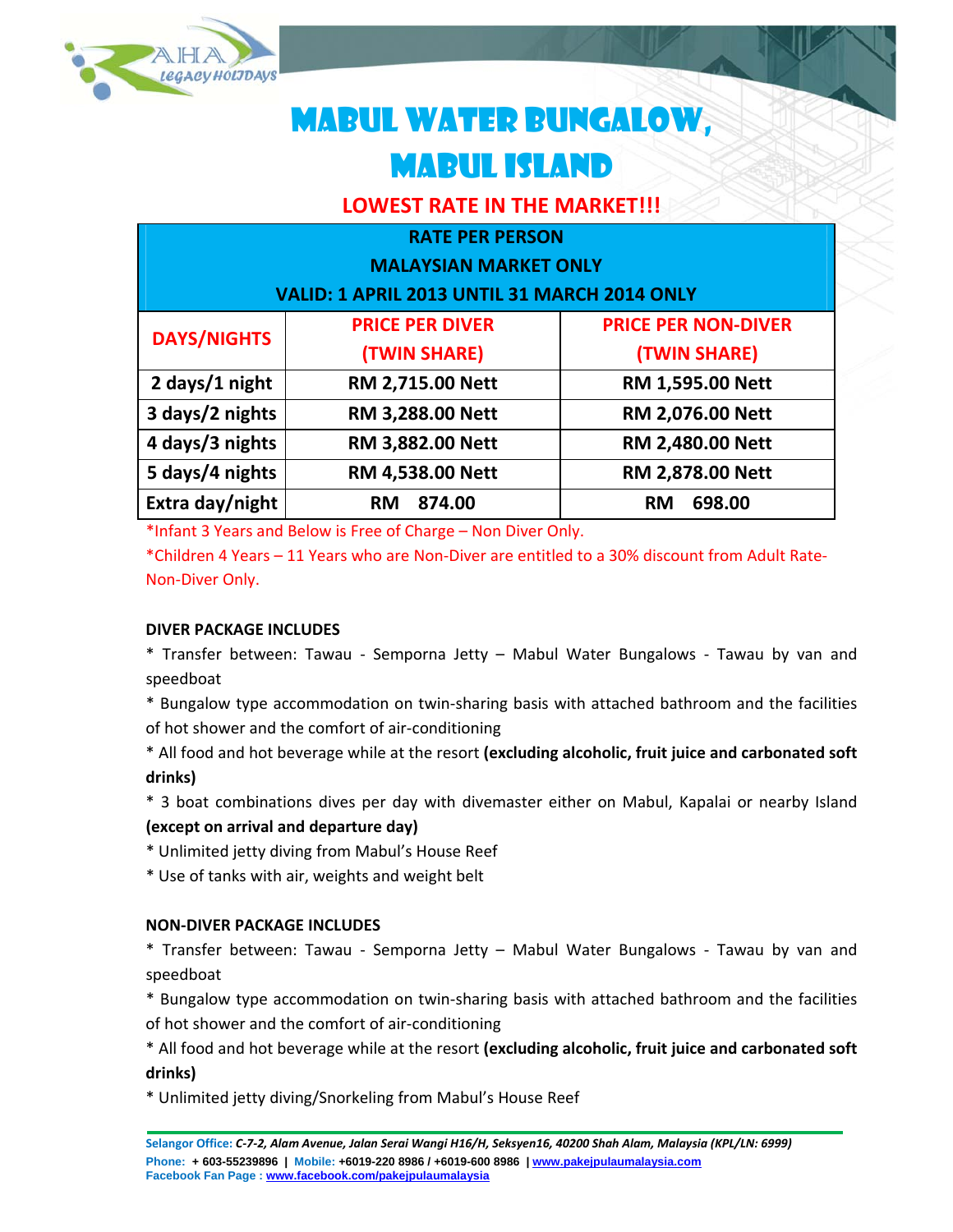

#### **SINGLE SUPPLEMENT**

To add surcharge 50% on top of the above prices for single occupancy of a 2‐bed bungalow. This must be booked well in advance.

#### **DOMESTIC AIRTICKET BY MALAYSIAN AIRLINES / AIR ASIA**

We can arrange and advise airfare upon request.

These wooden-type bungalows (built up size 17 x 17ft) has fifteen (15) units (10 x Double Bed & 5 x Twin Bedded) entirely built over water with stilts offer sheer comfort. Each bungalow exquisitely furnished with contemporary furniture and décor, equipped with remote control air‐conditioner, ceiling fan, private bathroom‐hot/cold shower and toilet, spacious private balcony offer panoramic vistas of blue sea, TV with satellite channels, mini bar, coffee/tea maker, hair dryer and in‐room safety box.

Facilities includes a large and airy restaurant for dining, a souvenirs shop selling variety of t-shirts, accessories and gifts, a business center with internet service, a dive center and an office taking care all the guests registration, billings and an underwater video and health spa outlets. Free WIFI Internet Access is available at the Dining Hall.

Any children who are a certified diver, no matter what age, and will be diving must pay full divers **rates. PARENTS ASSUME FULL RESPONSIBILITY FOR THEIR CHILDREN AT ALL TIMES. Resort does not have and cannot provide any babysitting services for children nor will Resort and Agent bear any responsibility for anything that might befall said children.**

The tanks and weight belt are included in the diving package. If you do not have all the personal equipment, it is available for rent at the resort. This will be charged locally. The rental price for each item as below:

| <b>BCD</b>                 | RM 25.00 Per Person/Per Day                |  |  |  |
|----------------------------|--------------------------------------------|--|--|--|
| Regulator                  | RM 30.00 Per Person/Per Day                |  |  |  |
| Mask & Snorkel             | RM 20.00 Per Person/Per Day                |  |  |  |
| <b>Fins</b>                | RM 20.00 Per Person/Per Day                |  |  |  |
| <b>Booties</b>             | RM 15.00 Per Person/Per Day                |  |  |  |
| Wetsuit                    | RM 25.00 Per Person/Per Day                |  |  |  |
| Torch with batteries       | RM 35.00 Per Person/Per Day                |  |  |  |
| Torch (Brand Hartenbergen) | RM 45.00 Per Person / Per Day              |  |  |  |
| Dive Computer              | RM 35.00 Per Person/Per Day (limited unit) |  |  |  |

Rates for night diving with boat on Mabul Island is RM 270.00 per dive/per boat from 1‐2 Divers and if there are 3 divers and above the rate is RM 100.00 per diver/per dive. This will be charged locally.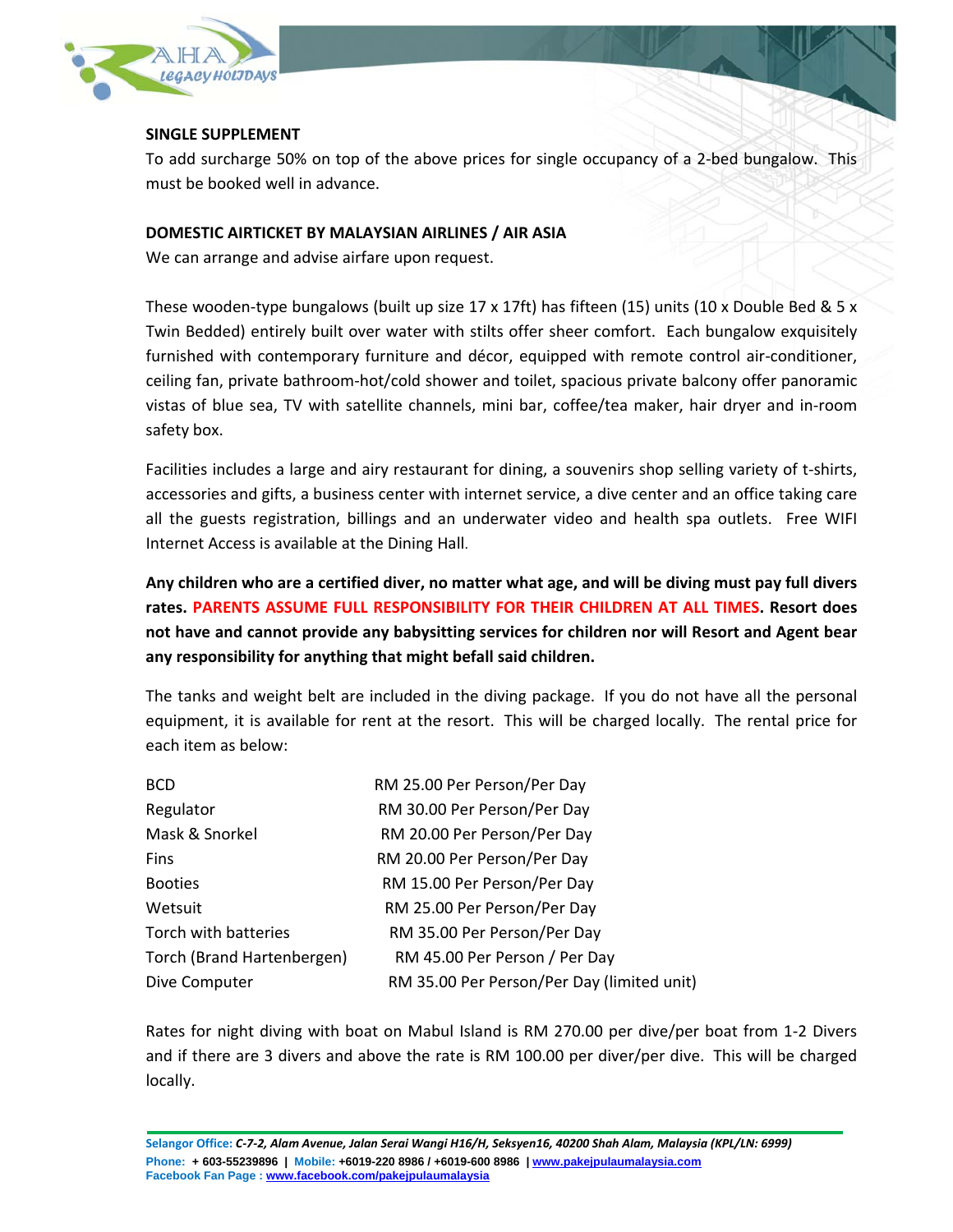

We provide 3 boat dives per day on three different islands. In order to cover the entire dive sites it is recommended at least one week stay at the resort. If you would like to do additional day diving besides the normal 3 boat dives then the diving rate is RM 100.00 per dive/per diver. This must be arranged in advance with the dive master. This will be charged locally.

Diving on the last day (on departure day if not flying) is chargeable at RM 100.00 per dive/per person. You are also request to sign another liability/waiver form for this extra dive. This will be charged locally.

PLEASE REFER BELOW OUR RECOMMENDED FLIGHT AND BOAT TRANSFER SCHEDULE (AS UPDATED ON 07TH JANUARY 2013):

## **(THIS IS FOR GUIDELINE ONLY & ALL SCHEDULES ARE SUBJECT TO CHANGE WITHOUT PRIOR NOTICE. PLEASE NOTE IT IS NOT WITHIN OUR CONTROL IF AIRLINES CHANGES THEIR FLIGHT SCHEDULES):**

#### **ARRIVAL FLIGHT**

#### **BOAT SCHEDULE**

| <b>FLIGHT</b> | ETD  | <b>ETA</b> | <b>DEPART FROM SEMPORNA JETTY</b> |
|---------------|------|------------|-----------------------------------|
| AK6260        | 0650 | 0740       | 1000AM                            |
| MH2121        | 0720 | 0805       | 1000AM                            |
|               |      |            |                                   |
| MH3093        | 0745 | 0935       | 1230PM                            |
| AK5744        | 0700 | 0950       | 1230PM                            |
|               |      |            |                                   |
| MH3051        | 1040 | 1140       | 1630PM                            |
| MH2664        | 1140 | 1430       | 1630PM                            |
| MH2137        | 1415 | 1500       | 1630PM                            |
| AK5748        | 1215 | 1505       | 1630PM                            |
|               |      |            |                                   |

#### **REMARKS:**

FOR GUESTS ARRIVING SEMPORNA BY OVERLAND TRANSFER ON OWN ARRANGEMENT PLEASE PROCEED STRAIGHT TO SEMPORNA TOURISM JETTY AT BANGAU‐BANGAU.

PLEASE BE THERE HALF AN HOUR BEFORE BOAT DEPARTURE. IT IS ADVISABLE TO INFORM US IN ADVANCE OF YOUR ARRIVAL TIME AS OUR BOATS ARE NOT ALL THE TIME STATIONED AT THE JETTY. IF YOU MISS THE BOAT THEN YOU WILL HAVE TO WAIT FOR THE NEXT SCHEDULED BOAT.

FOR GUESTS OVERNIGHT AT SEMPORNA, PLEASE WAIT AT THE HOTELS LOBBY HALF AN HOUR BEFORE BOAT DEPARTURE.

AS WE ARE NOT ABLE TO MEET ALL THE FLIGHTS ARRIVING IN TAWAU THEREFORE GUESTS ARRIVING BY FLIGHT NOT STATED ABOVE MUST STAY THE NIGHT AT THE MAINLAND ‐ TAWAU OR SEMPORNA. HOTELS CAN BE ARRANGED ON REQUEST.